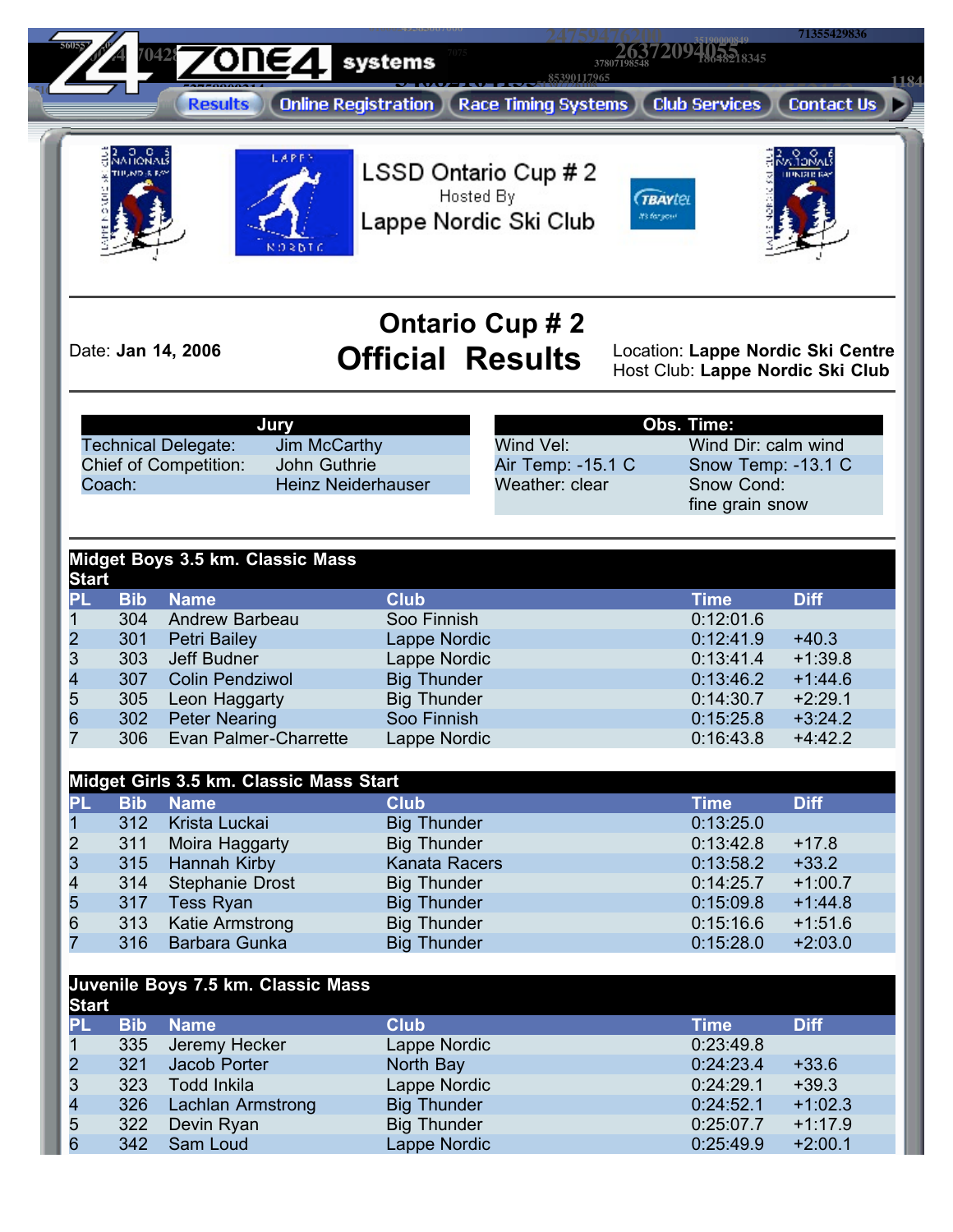|    | 341 | Gabe Viljakainen         | <b>Big Thunder</b>       | 0:26:03.2 | $+2:13.4$ |
|----|-----|--------------------------|--------------------------|-----------|-----------|
| 8  | 336 | Sean Korzeniewski        | <b>Team Hardwood</b>     | 0:26:04.1 | $+2:14.3$ |
| 9  | 324 | Jon Winter               | North Bay                | 0:26:28.0 | $+2:38.2$ |
| 10 | 332 | <b>Greg Kilroy</b>       | North Bay                | 0:26:30.1 | $+2:40.3$ |
| 11 | 325 | Jacob Heyden-Thomas      | Georgian Bay             | 0:26:39.8 | $+2:50.0$ |
| 12 | 327 | David Rennie             | <b>Nakkertok</b>         | 0:26:40.3 | $+2:50.5$ |
| 13 | 328 | Nathan Kirby             | <b>Kanata Racers</b>     | 0:27:12.2 | $+3:22.4$ |
| 14 | 340 | <b>BJ</b> Thompson       | <b>Team Hardwood</b>     | 0:27:18.2 | $+3:28.4$ |
| 15 | 339 | David Lobsinger          | <b>Team Hardwood</b>     | 0:27:35.1 | $+3:45.3$ |
| 16 | 338 | <b>Andrew Nixon</b>      | <b>Big Thunder</b>       | 0:27:38.6 | $+3:48.8$ |
| 17 | 333 | <b>Andrew Thomas</b>     | <b>Team Hardwood</b>     | 0:27:46.0 | $+3:56.2$ |
| 18 | 334 | Spencer Hogan            | Soo Finnish              | 0:27:51.2 | $+4:01.4$ |
| 19 | 329 | <b>Christopher Hey</b>   | <b>Laurentian Nordic</b> | 0:28:25.4 | $+4:35.6$ |
| 20 | 337 | <b>Ben Vanbiesbrouck</b> | Soo Finnish              | 0:29:02.4 | $+5:12.6$ |
| 21 | 330 | Evan Odell               | <b>Team Hardwood</b>     | 0:29:52.7 | $+6:02.9$ |
| 22 | 331 | <b>Skye Rudachyk</b>     | North Bay                | 0:32:33.8 | $+8:44.0$ |
|    |     |                          |                          |           |           |

## **Junior Girls 7.5 km. Classic Mass Start**

| PL.                     | <b>Bib</b> | <b>Name</b>             | <b>Club</b>           | <b>Time</b> | <b>Diff</b> |
|-------------------------|------------|-------------------------|-----------------------|-------------|-------------|
|                         | 351        | Natasha Kullas          | Porcupine Ski Runners | 0:25:11.2   |             |
|                         | 352        | Alana Thomas            | <b>Team Hardwood</b>  | 0:25:27.3   | $+16.1$     |
| $\frac{2}{3}$           | 354        | <b>Christina Groulx</b> | Lappe Nordic          | 0:25:33.2   | $+22.0$     |
| $\overline{\mathbf{4}}$ | 356        | <b>Erin Tribe</b>       | <b>Team Hardwood</b>  | 0:26:04.3   | $+53.1$     |
| 5                       | 358        | Véronic Massicotte      | Porcupine Ski Runners | 0:26:16.1   | $+1:04.9$   |
| $6\phantom{1}6$         | 355        | Julie McVicar           | Kanata Racers         | 0:26:34.3   | $+1:23.1$   |
| 7                       | 357        | <b>Kelsey Dool</b>      | Lappe Nordic          | 0:26:47.5   | $+1:36.3$   |
| $\boldsymbol{8}$        | 359        | Martha Sutton           | Porcupine Ski Runners | 0:27:04.9   | $+1:53.7$   |
| 9                       | 353        | Mary Thompson           | <b>Team Hardwood</b>  | 0:27:11.9   | $+2:00.7$   |
| 10                      | 361        | Julia Winter            | <b>Team Hardwood</b>  | 0:28:30.7   | $+3:19.5$   |
| 11                      | 369        | <b>Claire Lobsinger</b> | <b>Team Hardwood</b>  | 0:29:07.8   | $+3:56.6$   |
| 12                      | 363        | <b>Jody VanDorp</b>     | Georgian Bay          | 0:29:23.6   | $+4:12.4$   |
| 13                      | 362        | Jessica Blenkarn        | Kanata Racers         | 0:29:36.6   | $+4:25.4$   |
| 14                      | 364        | <b>Katherine Hall</b>   | Lappe Nordic          | 0:29:51.7   | $+4:40.5$   |
| 15                      | 367        | Lauren Stoot            | Lappe Nordic          | 0:29:51.8   | $+4:40.6$   |
| 16                      | 360        | Kaytlyn Faucon          | North Bay             | 0:30:41.0   | $+5:29.8$   |
| 17                      | 368        | Talia Davidson          | <b>Team Hardwood</b>  | 0:30:52.7   | $+5:41.5$   |
| 18                      | 373        | Kaylie Iserhoff         | Porcupine Ski Runners | 0:31:58.7   | $+6:47.5$   |
| 19                      | 366        | Laura Cazzola           | <b>Team Hardwood</b>  | 0:32:48.3   | $+7:37.1$   |
| 20                      | 370        | Seija Grant             | Lappe Nordic          | 0:33:09.7   | $+7:58.5$   |
| 21                      | 371        | Arianna Vegter          | <b>Team Hardwood</b>  | 0:34:00.3   | $+8:49.1$   |
| 22                      | 365        | Samantha Odrowski       | North Bay             | 0:35:27.1   | $+10:15.9$  |
| 23                      | 372        | Marissa Mackie          | Georgian Bay          | 0:36:43.0   | $+11:31.8$  |

## **Juvenile Girls 7.5 km. Classic Mass** Start<br>PL **PL Bib Name Club Time Diff** 1 382 Danielle McVicar<br>2 383 Brianna Yard<br>3 381 Katrina Van Wijk 2 383 Brianna Yard **Porcupine Ski Runners** 0:26:49.1 +8.5<br>281 Katrina Van Wijk **Nakkertok** 0:27:07.7 +27.1 3 381 Katrina Van Wijk<br>4 387 Britt Bailey<br>5 395 Kara Jaspers 387 Britt Bailey Lappe Nordic 0:27:27.1 +46.5 395 Kara Jaspers Big Thunder 0:27:27.2 +46.6 384 Bridget Yard Porcupine Ski Runners 0:27:34.1 +53.5 390 Daphne Haggarty Big Thunder 0:27:51.3 +1:10.7 385 Leah Kirchmann Red River Nordic 0:28:52.9 +2:12.3 394 Lindsay Inkila Lappe Nordic 0:29:03.5 +2:22.9 386 Erin Mallinger Soo Finnish 0:29:14.5 +2:33.9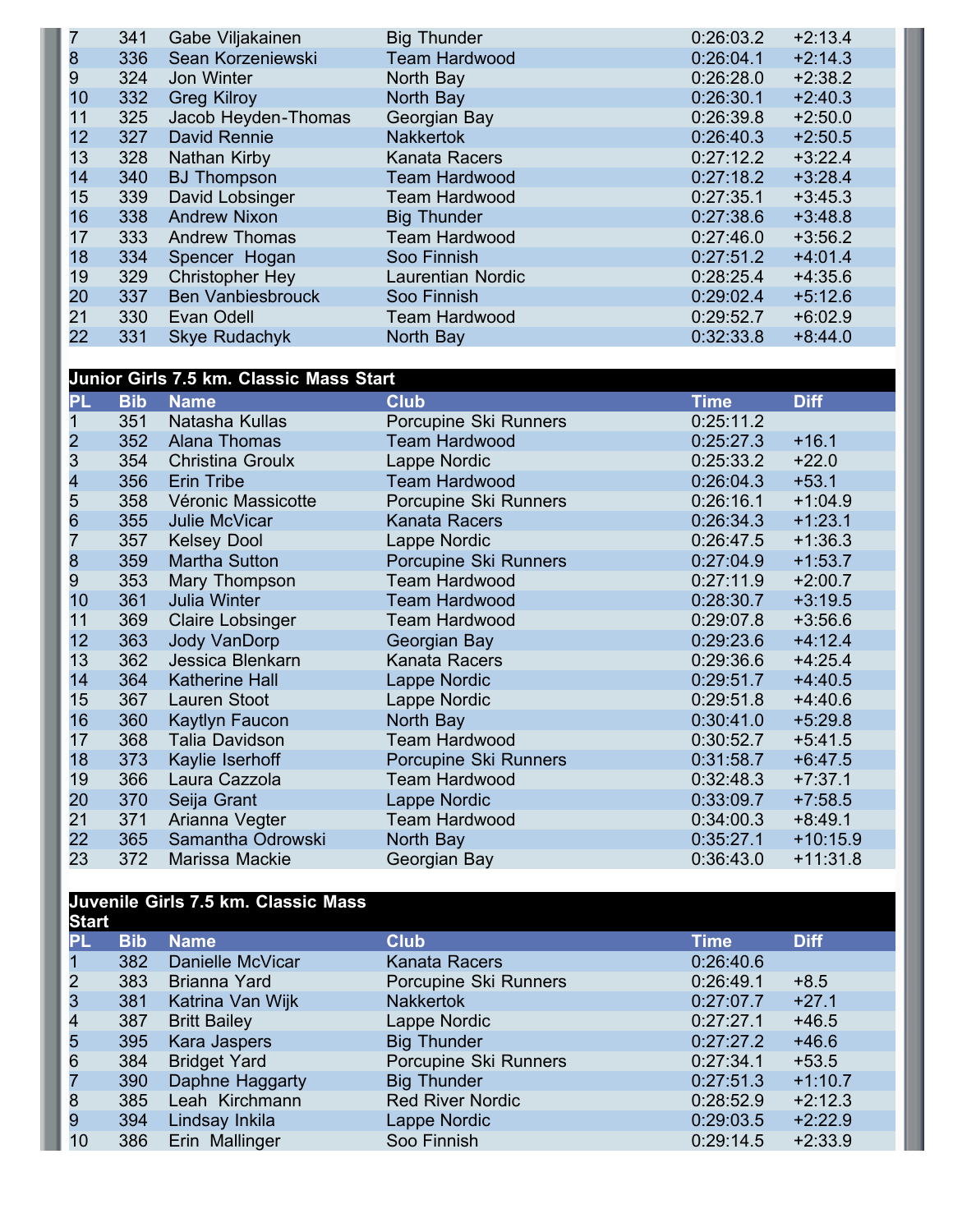| 11             | 389 | <b>Hilary Mallinger</b> | Soo Finnish          | 0:29:29.6 | $+2:49.0$ |
|----------------|-----|-------------------------|----------------------|-----------|-----------|
| 12             | 388 | Liz Brennan             | Kanata Racers        | 0:31:40.9 | $+5:00.3$ |
| 13             | 393 | Clara Syme              | <b>Team Hardwood</b> | 0:32:07.4 | $+5:26.8$ |
| 14             | 398 | Alanna Hamilton         | <b>Big Thunder</b>   | 0:32:59.5 | $+6:18.9$ |
| 15             | 396 | <b>Bella Waterton</b>   | Georgian Bay         | 0:34:05.2 | $+7:24.6$ |
| 16             | 391 | Mollie Winter           | <b>Team Hardwood</b> | 0:34:14.7 | $+7:34.1$ |
| 17             | 397 | Samantha Scott          | Georgian Bay         | 0:36:04.4 | $+9:23.8$ |
| <b>DNS 392</b> |     | <b>Kristen Lock</b>     | <b>Team Hardwood</b> | $***$     | $***$     |

| <b>Junior Boys 15 km. Classic Mass Start</b> |
|----------------------------------------------|
|----------------------------------------------|

| PL- |     | <b>Bib Name</b>          | <b>Club</b>              | Lap1 | Lap2                          | <b>Time</b> | <b>Diff</b> |
|-----|-----|--------------------------|--------------------------|------|-------------------------------|-------------|-------------|
|     |     | 408 Scott Sullivan       | <b>Big Thunder</b>       |      | 0.21:48.30:22:44.50:44:32.9   |             |             |
| 2   |     | 405 Luke Viljakainen     | <b>Big Thunder</b>       |      | 0.22:07.6 0.22:37.0 0.44:44.6 |             | $+11.7$     |
| 3   |     | 406 Brayden Jaspers      | <b>Big Thunder</b>       |      | 0.22.08.9 0.22.36.1 0.44:45.1 |             | $+12.2$     |
| 4   |     | 402 Michael Somppi       | Lappe Nordic             |      | 0.22:08.0 0.22:37.2 0.44:45.3 |             | $+12.4$     |
| 5   |     | 401 Len Valjas           | <b>Team Hardwood</b>     |      | 0.22:13.7 0.23.02.1 0.45:15.8 |             | $+42.9$     |
| 6   |     | 411 Matti Little         | <b>Laurentian Nordic</b> |      | 0:22:12.90:23:41.70:45:54.7   |             | $+1:21.8$   |
| 7   | 407 | Ghislain de Laplante     | Porcupine Ski Runners    |      | 0.23.29.3 0.24.29.3 0.47:58.7 |             | $+3:25.8$   |
| 8   |     | 412 Aaron Barter         | <b>Nakkertok</b>         |      | 0.23:27.6 0.24:39.4 0.48:07.1 |             | $+3:34.2$   |
| 9   |     | 403 Travis Comeau        | Lappe Nordic             |      | 0:23:21.5 0:24:54.9 0:48:16.5 |             | $+3:43.6$   |
| 10  |     | 404 Matthew Cuddy        | Soo Finnish              |      | 0.23:29.8 0.25:09.1 0.48:39.0 |             | $+4:06.1$   |
| 11  |     | 410 Christopher Hamilton | Lappe Nordic             |      | 0:24:10.3 0:26:08.5 0:50:18.8 |             | $+5:45.9$   |
| 12  |     | 416 Jonathan Hey         | <b>Laurentian Nordic</b> |      | 0.24.26.20.26.37.90.51.04.2   |             | $+6:31.3$   |
| 13  |     | 409 Kieran Jones         | <b>Nakkertok</b>         |      | 0.25.06.0 0.26.34.4 0.51.40.5 |             | $+7:07.6$   |
| 14  |     | 419 Alexander Steele     | Soo Finnish              |      | 0.25:07.4 0.26:37.9 0.51:45.4 |             | $+7:12.5$   |
| 15  |     | 418 Paul Benson          | <b>Red River Nordic</b>  |      | 0.25.06.6 0.27:15.6 0.52.22.3 |             | $+7:49.4$   |
| 16  |     | 415 Matthias Purdon      | Georgian Bay             |      | 0.25:22.8 0.27:19.1 0.52:42.0 |             | $+8:09.1$   |
| 17  |     | 413 David Endleman       | <b>Laurentian Nordic</b> |      | 0.25:39.8 0.27:13.0 0.52:52.9 |             | $+8:20.0$   |
| 18  |     | 422 Ian Scriver          | <b>Nakkertok</b>         |      | 0.25:47.7 0.27:22.5 0.53:10.3 |             | $+8:37.4$   |
| 19  |     | 417 Fletcher Courage     | Georgian Bay             |      | 0.25:53.9 0.27:50.2 0.53:44.1 |             | $+9:11.2$   |
| 20  |     | 414 Zale Apramian        | North Bay                |      | 0.26.09.0 0.29.06.5 0.55.15.6 |             | $+10:42.7$  |
| 21  |     | 421 Patrick Twohig       | <b>Team Hardwood</b>     |      | 0:30:21.10:32:05.91:02:27.0   |             | $+17:54.1$  |
| 22  |     | 420 Brian Bako           | <b>Team Hardwood</b>     |      | 0:35:51.10:46:42.21:22:33.3   |             | $+38:00.4$  |

## **Master Women 15 km. Classic Mass**

| <b>Start</b> |  |                      |                       |         |                               |                                       |             |
|--------------|--|----------------------|-----------------------|---------|-------------------------------|---------------------------------------|-------------|
|              |  | <b>PL Bib Name</b>   | <b>Club</b>           | $L$ an1 | ⊾Lan2 \                       | Time                                  | <b>Diff</b> |
|              |  | 442 Susan Kaczmarek  | Porcupine Ski Runners |         | 0.29:56.8 0.31:18.4 1.01:15.2 |                                       |             |
|              |  | 449 Karen Greenfield | Big Thunder           |         |                               | $0.32.01.10.35.00.51.07.01.6$ +5.46.4 |             |

## **Senior Women 15 km. Classic Mass Start**

| <b>PIPER</b> |                        |                          |       |       |                               |             |
|--------------|------------------------|--------------------------|-------|-------|-------------------------------|-------------|
| PL           | <b>Bib Name</b>        | <b>Club</b>              | Lap1  | Lap2  | Time                          | <b>Diff</b> |
|              | 431 Tasha Betcherman   | Lappe Nordic             |       |       | 0.24:03.6 0.24:46.4 0.48:50.0 |             |
| 2            | 432 Sarah Peters       | <b>Strathcona Nordic</b> |       |       | 0.24:31.5 0.26:07.2 0.50:38.8 | $+1:48.8$   |
| 3            | 434 Rena Bode          | <b>Big Thunder</b>       |       |       | 0.25:12.8 0.26:25.2 0.51:38.0 | $+2:48.0$   |
| 4            | 445 Brook Latimer      | Lappe Nordic             |       |       | 0.25:13.6 0.26:28.3 0.51:41.9 | $+2:51.9$   |
| 5            | 437 Linnaea Kershaw    | <b>Big Thunder</b>       |       |       | 0.25:40.3 0.27:04.5 0.52:44.8 | $+3:54.8$   |
| 6            | 436 Emily Hayman       | <b>Big Thunder</b>       |       |       | 0:25:53.6 0:27:35.8 0:53:29.5 | $+4:39.5$   |
|              | 443 Kelly Henry        | <b>Big Thunder</b>       |       |       | 0.27:57.7 0.29:21.4 0.57:19.2 | $+8:29.2$   |
| 8            | 433 Tara Redpath       | <b>Big Thunder</b>       |       |       | 0:27:30.6 0:29:58.8 0:57:29.5 | $+8:39.5$   |
| 9            | 441 Amanda Holdsworth  | <b>Team Hardwood</b>     |       |       | 0:27:30.1 0:30:04.2 0:57:34.4 | $+8:44.4$   |
| 10           | 448 Emilie Caron       | <b>Big Thunder</b>       |       |       | 0.33.46.2 0.35.16.4 1.09.02.7 | $+20:12.7$  |
|              | DNS 438 Rebecca Laakso | <b>Lappe Nordic</b>      | $***$ | $***$ | $***$                         | $***$       |

**Junior Women 15 km. Classic Mass**